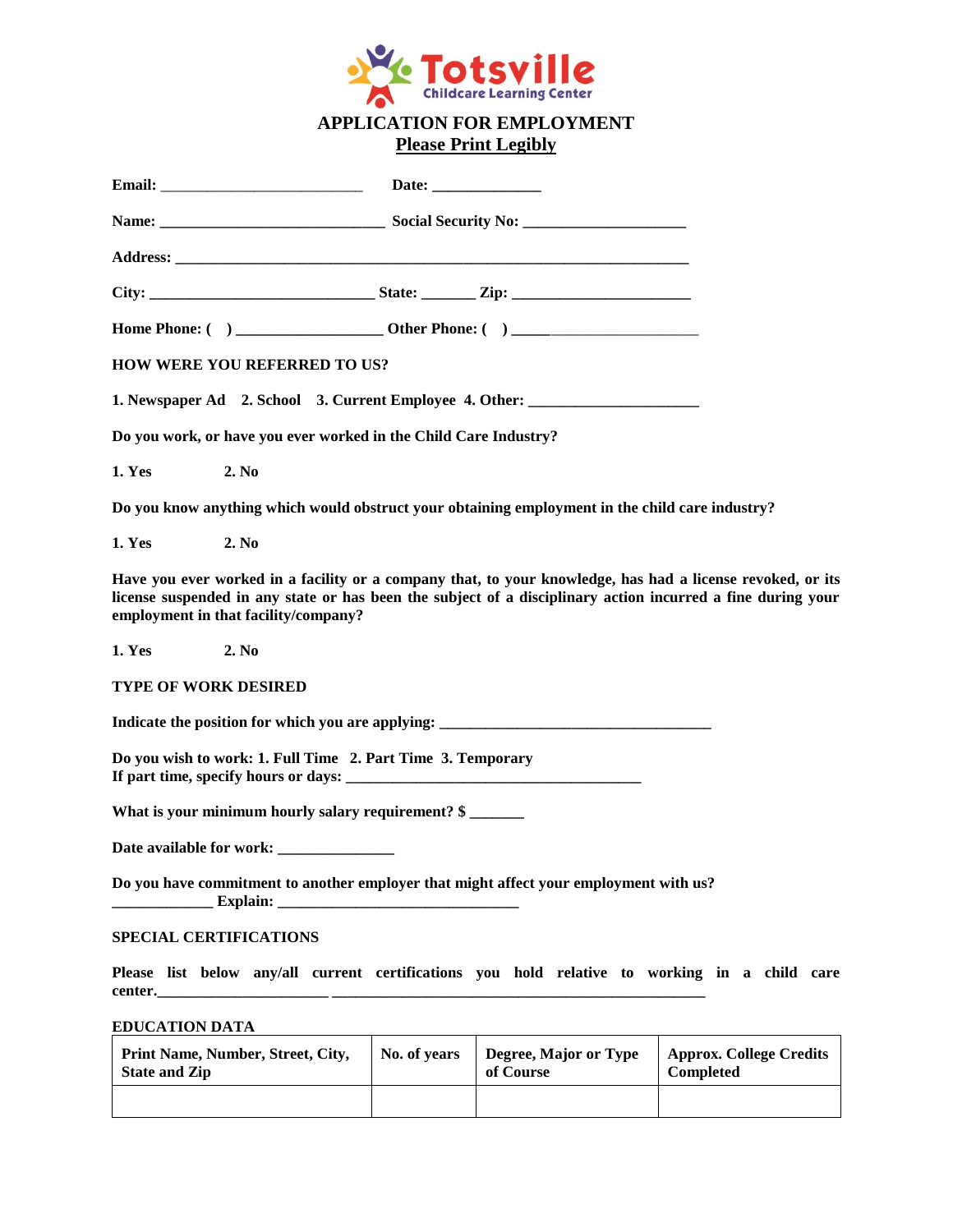| <b>High School</b>     |  |  |
|------------------------|--|--|
| <b>College</b>         |  |  |
| <b>Grad. School</b>    |  |  |
| <b>Trade, Business</b> |  |  |
| Other                  |  |  |
|                        |  |  |

#### **List present employer or most recent employer first**

# **May we contact this employer? 1. Yes 2. No**

| Employer:                                     | Employed       |  |
|-----------------------------------------------|----------------|--|
| Address:                                      | From:<br>To:   |  |
| Telephone:                                    | Your Salary:   |  |
| Supervisor's Name:                            | End:<br>Start: |  |
| Job Title:                                    |                |  |
| Duties:                                       |                |  |
| Reason for Leaving:                           |                |  |
| May we contact this employer? 1. Yes<br>2. No |                |  |
| Employer <sup>.</sup>                         | Employed       |  |

| Employer:           | Employed       |
|---------------------|----------------|
| Address:            | From:<br>To:   |
| Telephone:          | Your Salary:   |
| Supervisor's Name:  | End:<br>Start: |
| Job Title:          |                |
| Duties:             |                |
| Reason for Leaving: |                |

### **May we contact this employer? 1. Yes 2. No**

| Employer:          | Employed       |
|--------------------|----------------|
| Address:           | From:<br>To:   |
| Telephone:         | Your Salary:   |
| Supervisor's Name: | Start:<br>End: |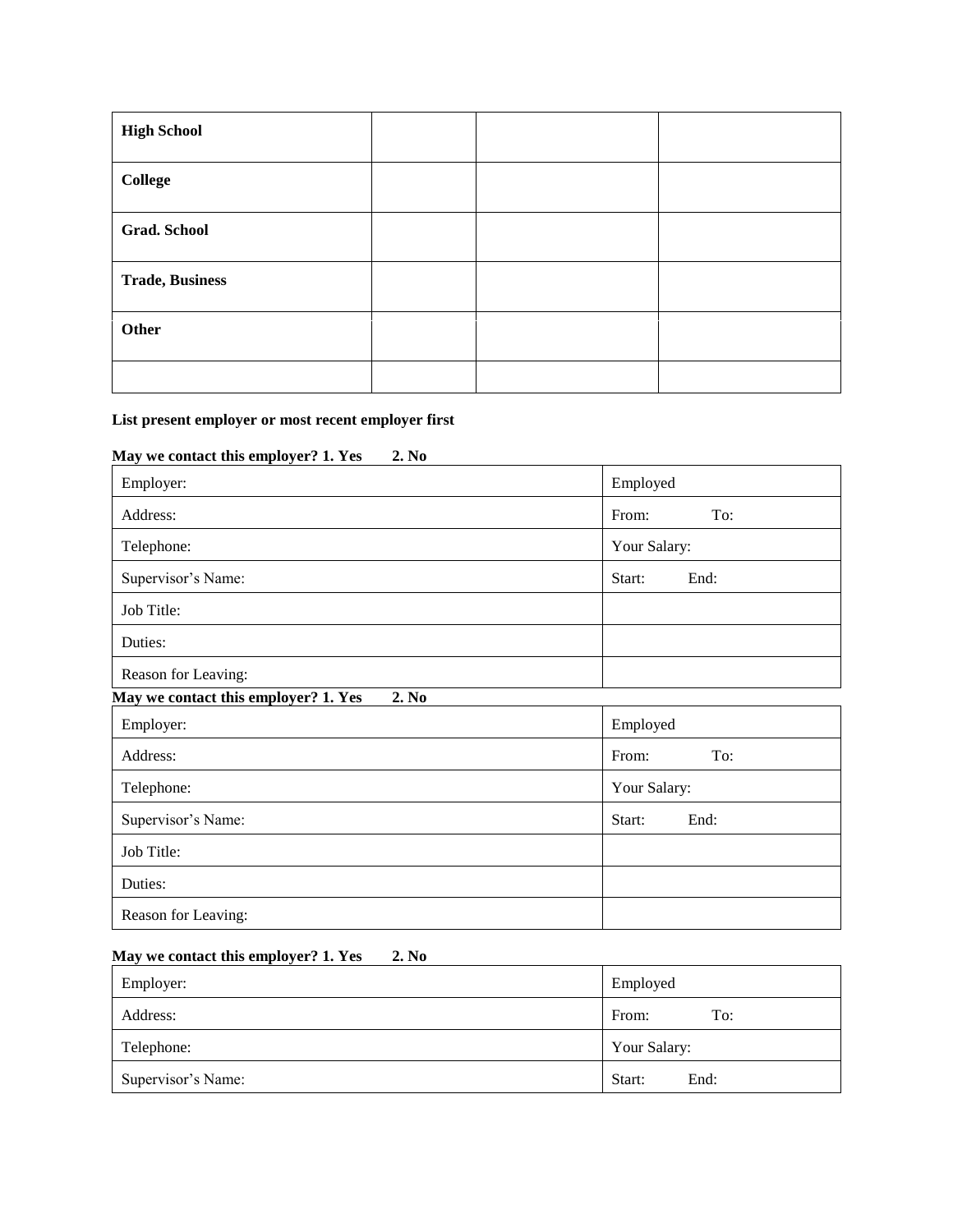| Job Title:                                                  |                                                                                                                   |                                                                                                       |                                                                                                                                                                                                                                                                                                                                                                                                                                                                                                                                                                                                                                                                                                                                                                                                                                                                                                                                                                                                                                                                                                                                                                                                                                                                                                                                                                    |
|-------------------------------------------------------------|-------------------------------------------------------------------------------------------------------------------|-------------------------------------------------------------------------------------------------------|--------------------------------------------------------------------------------------------------------------------------------------------------------------------------------------------------------------------------------------------------------------------------------------------------------------------------------------------------------------------------------------------------------------------------------------------------------------------------------------------------------------------------------------------------------------------------------------------------------------------------------------------------------------------------------------------------------------------------------------------------------------------------------------------------------------------------------------------------------------------------------------------------------------------------------------------------------------------------------------------------------------------------------------------------------------------------------------------------------------------------------------------------------------------------------------------------------------------------------------------------------------------------------------------------------------------------------------------------------------------|
| Duties:                                                     |                                                                                                                   |                                                                                                       |                                                                                                                                                                                                                                                                                                                                                                                                                                                                                                                                                                                                                                                                                                                                                                                                                                                                                                                                                                                                                                                                                                                                                                                                                                                                                                                                                                    |
| Reason for Leaving:                                         |                                                                                                                   |                                                                                                       |                                                                                                                                                                                                                                                                                                                                                                                                                                                                                                                                                                                                                                                                                                                                                                                                                                                                                                                                                                                                                                                                                                                                                                                                                                                                                                                                                                    |
|                                                             | <b>REFERENCES</b> (At least three - not employers or relatives)                                                   |                                                                                                       |                                                                                                                                                                                                                                                                                                                                                                                                                                                                                                                                                                                                                                                                                                                                                                                                                                                                                                                                                                                                                                                                                                                                                                                                                                                                                                                                                                    |
| <b>NAME &amp; ADDRESS</b>                                   | OCCUPATION RELATIONSHIP PHONE                                                                                     |                                                                                                       |                                                                                                                                                                                                                                                                                                                                                                                                                                                                                                                                                                                                                                                                                                                                                                                                                                                                                                                                                                                                                                                                                                                                                                                                                                                                                                                                                                    |
|                                                             |                                                                                                                   |                                                                                                       |                                                                                                                                                                                                                                                                                                                                                                                                                                                                                                                                                                                                                                                                                                                                                                                                                                                                                                                                                                                                                                                                                                                                                                                                                                                                                                                                                                    |
| for a sexual offense?                                       | May we contact these references? 1. Yes 2. No                                                                     |                                                                                                       | Have you ever been arrested or charged with a crime involving a child or been asked to resign or been de-certified                                                                                                                                                                                                                                                                                                                                                                                                                                                                                                                                                                                                                                                                                                                                                                                                                                                                                                                                                                                                                                                                                                                                                                                                                                                 |
|                                                             | Have you ever been convicted of a criminal offense? _____________________________                                 |                                                                                                       |                                                                                                                                                                                                                                                                                                                                                                                                                                                                                                                                                                                                                                                                                                                                                                                                                                                                                                                                                                                                                                                                                                                                                                                                                                                                                                                                                                    |
|                                                             |                                                                                                                   | What was the nature of the offense?<br>Have you ever applied for employment with this center/company? |                                                                                                                                                                                                                                                                                                                                                                                                                                                                                                                                                                                                                                                                                                                                                                                                                                                                                                                                                                                                                                                                                                                                                                                                                                                                                                                                                                    |
| <b>GENERAL INFORMATION:</b>                                 |                                                                                                                   |                                                                                                       |                                                                                                                                                                                                                                                                                                                                                                                                                                                                                                                                                                                                                                                                                                                                                                                                                                                                                                                                                                                                                                                                                                                                                                                                                                                                                                                                                                    |
| Do you have reliable transportation? ________               | Are you legally authorized to work in the United States? ________________________<br>Are you below the age of 18? |                                                                                                       |                                                                                                                                                                                                                                                                                                                                                                                                                                                                                                                                                                                                                                                                                                                                                                                                                                                                                                                                                                                                                                                                                                                                                                                                                                                                                                                                                                    |
|                                                             |                                                                                                                   | Are you available to work Monday thru Friday, any shift between 6:30 am and 6:30 pm?                  | Do you know of any reason why you cannot perform the essential functions of the job for which you are applying?                                                                                                                                                                                                                                                                                                                                                                                                                                                                                                                                                                                                                                                                                                                                                                                                                                                                                                                                                                                                                                                                                                                                                                                                                                                    |
| If yes, explain                                             |                                                                                                                   |                                                                                                       |                                                                                                                                                                                                                                                                                                                                                                                                                                                                                                                                                                                                                                                                                                                                                                                                                                                                                                                                                                                                                                                                                                                                                                                                                                                                                                                                                                    |
|                                                             |                                                                                                                   | information indicative of age, sex, race, religion, color, national origin, and disability)           | Please include any other information you think would be helpful to us in considering you for employment, such as<br>additional work experience, articles/books published, activities, accomplishments, etc. (You may exclude all                                                                                                                                                                                                                                                                                                                                                                                                                                                                                                                                                                                                                                                                                                                                                                                                                                                                                                                                                                                                                                                                                                                                   |
| Agreement: (Please read the following statements carefully) | Should I refuse to take such a test the Company may terminate my employment at will.                              |                                                                                                       | I hereby affirm that the information provided on this application (and accompanying resume, if any) is true and complete to the best of<br>my knowledge. I also agree that falsified information or significant omissions may disqualify me from further consideration for employment and<br>may be considered justification for dismissal if discovered at a later date. I understand that the first 90 days of my employment will be considered<br>a probationary period, and that my employment can be terminated, with or without cause, at any time during such period or thereafter at the<br>discretion of either the company or myself. I understand that no management official other than the president of the company has any authority to<br>enter into any agreement contrary to the foregoing or make any oral assurance or promise of continued employment. I certify that I am in perfect<br>health to work in childcare environment. I authorize all of the persons, schools, my current employer (if applicable) and previous employers and<br>organizations named in this application (and accompanying resume, if applicable) to provide any relevant information that may be required to<br>arrive at an employment decision. I understand that I may be required to take a drug test and/or lie detector test at the expense of the Company. |
|                                                             |                                                                                                                   |                                                                                                       |                                                                                                                                                                                                                                                                                                                                                                                                                                                                                                                                                                                                                                                                                                                                                                                                                                                                                                                                                                                                                                                                                                                                                                                                                                                                                                                                                                    |
|                                                             | Person to be notified in case of emergency:                                                                       |                                                                                                       |                                                                                                                                                                                                                                                                                                                                                                                                                                                                                                                                                                                                                                                                                                                                                                                                                                                                                                                                                                                                                                                                                                                                                                                                                                                                                                                                                                    |
|                                                             |                                                                                                                   |                                                                                                       |                                                                                                                                                                                                                                                                                                                                                                                                                                                                                                                                                                                                                                                                                                                                                                                                                                                                                                                                                                                                                                                                                                                                                                                                                                                                                                                                                                    |